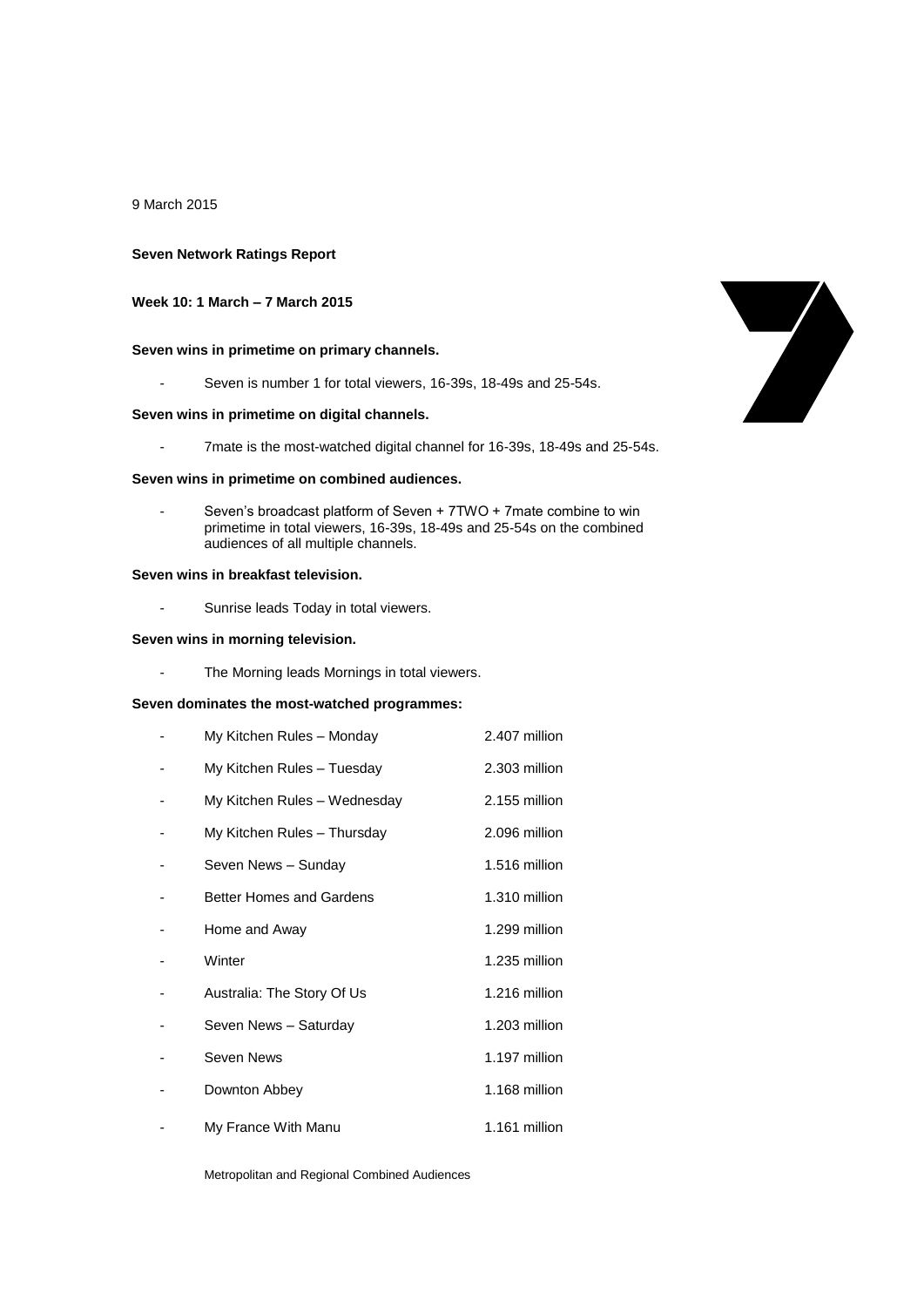### **Seven deliver across the week.**

- My France with Manu ranks in Sunday's top ten most-watched programmes for total viewers, 16-39s, 18-49s and 25-54s.
- Australia: The Story Of Us peaks at 1.019 million, wins its timeslot, and ranks in Sunday's top ten most-watched programmes for total viewers, 16-39s, 18-49s and 25-54s.
- Downton Abbey wins its timeslot.
- My Kitchen Rules peaks at 1.963 million and is Monday's number one most-watched programme for total viewers, 16-39s, 18-49s and 25-54s.
- Revenge wins in 16-39s, 18-49s and 25-54s and ranks in Monday's top ten most-watched programmes in all key audience demographics.
- My Kitchen Rules peaks at 1.915 million and is Tuesday's number one most-watched programme for total viewers, 16-39s, 18-49s and 25-54s.
- My Kitchen Rules peaks at 1.900 million and is Wednesday's number one most-watched programme for total viewers, 16-39s, 18-49s and 25-54s.
- Winter wins in total viewers, 16-39s, 18-49s and 25-54s, and ranks in Wednesday's top ten most-watched programmes for total viewers, 16-39s, 18-49s and 25-54s.
- My Kitchen Rules peaks at 1.763 million and is Thursday's number one most-watched programme for total viewers, 16-39s, 18-49s and 25-54s.
- Better Homes and Gardens peaks at 1.043 million, wins in total viewers, 16-39s, 18-49s and 25-54s, and is Friday's most-watched programme for 25-54s and one of the top two most-watched programmes for 16-39s and 18-49s.
- Friday Night At The Movies: Forrest Gump wins in 16-39s, 18-49s and 25-54s and is Friday's most-watched programme for 16-39s and 18-49s.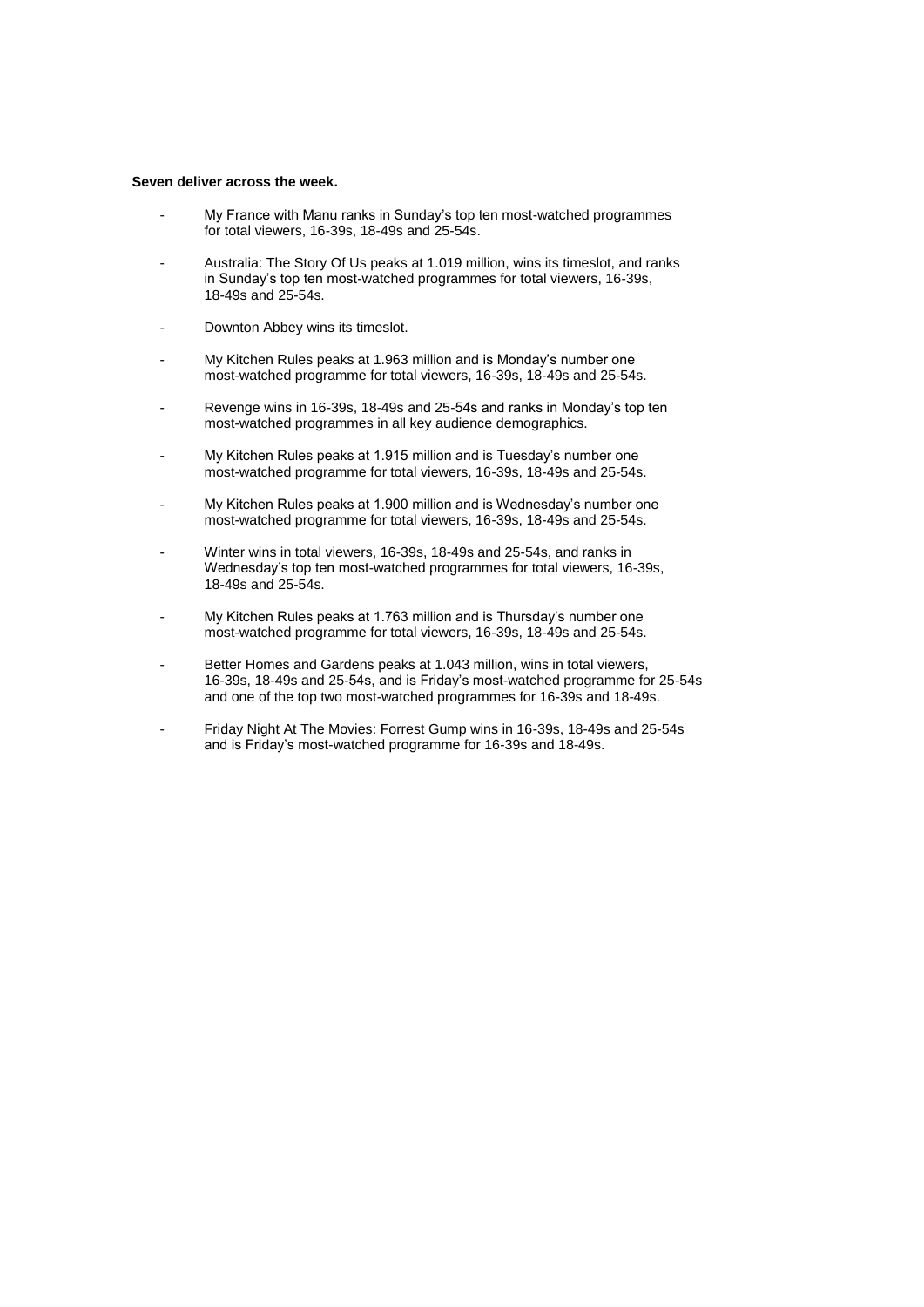### **Primetime audience demographics for primary channels**

| 6:00pm-midnight Week 10, 2015 |       |       |       |            |            |  |  |
|-------------------------------|-------|-------|-------|------------|------------|--|--|
| <b>Audience shares</b>        | Seven | Nine  | Ten   | <b>ABC</b> | <b>SBS</b> |  |  |
| All People                    | 21.9% | 18.0% | 12.6% | 13.5%      | 4.4%       |  |  |
| $16 - 39s$                    | 23.5% | 18.8% | 15.7% | 5.8%       | 2.9%       |  |  |
| $18 - 49s$                    | 22.5% | 19.4% | 16.3% | 6.7%       | 3.4%       |  |  |
| $25 - 54s$                    | 22.7% | 19.7% | 16.1% | 7.6%       | 3.7%       |  |  |

#### **Primetime audience demographics for digital channels**

| 6:00pm-midnight Week 10, 2015 |         |        |        |            |  |  |
|-------------------------------|---------|--------|--------|------------|--|--|
| <b>Audience shares</b>        | Total   | 16-39s | 18-49s | $25 - 54s$ |  |  |
| 7TWO                          | 4.7%    | 1.2%   | 1.7%   | 2.1%       |  |  |
| 7 <sub>mate</sub>             | 4.3%    | 7.3%   | 6.6%   | 6.0%       |  |  |
| GO!                           | 5.2%    | 7.0%   | 6.5%   | 6.0%       |  |  |
| Gem                           | 4.8%    | 4.7%   | 4.2%   | 4.2%       |  |  |
| One:                          | 2.2%    | 2.8%   | 2.8%   | 2.8%       |  |  |
| Eleven                        | 2.6%    | 4.4%   | 4.0%   | 3.6%       |  |  |
| ABC <sub>2</sub> :            | 2.4%    | 3.0%   | 2.7%   | 2.5%       |  |  |
| ABC3                          | 0.8%    | 0.5%   | 0.5%   | 0.4%       |  |  |
| ABC News 24                   | 1.5%    | 1.0%   | 1.3%   | 1.3%       |  |  |
| SBS <sub>2</sub>              | 1.0%    | 1.5%   | 1.4%   | 1.3%       |  |  |
| <b>NITV</b>                   | $0.1\%$ | 0.0%   | 0.1%   | 0.1%       |  |  |

## **Primetime audience demographics for combined audiences of all channels**.

| 6:00pm-midnight Week 10, 2015 |       |       |       |            |            |
|-------------------------------|-------|-------|-------|------------|------------|
| <b>Audience shares</b>        | Seven | Nine  | Ten   | <b>ABC</b> | <b>SBS</b> |
| All People                    | 30.9% | 28.0% | 17.3% | 18.2%      | 5.6%       |
| $16 - 39s$                    | 31.9% | 30.4% | 22.9% | $10.2\%$   | 4.5%       |
| 18-49s                        | 30.7% | 30.1% | 23.2% | 11.1%      | 4.8%       |
| 25-54s                        | 30.7% | 29.9% | 22.5% | 11.8%      | 5.0%       |

FTA Channels and Total TV

Copyright Oztam Data: Consolidated (Live + As Live + TSV) and Overnight (Live + As Live).

# **Primetime Programming Analysis**

### **Sunday**

- Seven wins in primetime in on combined audiences.
	- Seven + 7TWO + 7mate is number one for total viewers on the combined audiences of all channels.
	- Seven + 7TWO + 7mate is up 5% on Nine + Go + Gem and up 78% on Ten + One + Eleven in total viewers.
- Seven wins in primetime on digital channels.
	- 7mate is the most-watched digital channel for total viewers, 16-39s, 18-49s and 25-54s.
- Seven wins in breakfast television. Weekend Sunrise is up 23% on Weekend Today across 7:00-10:00am.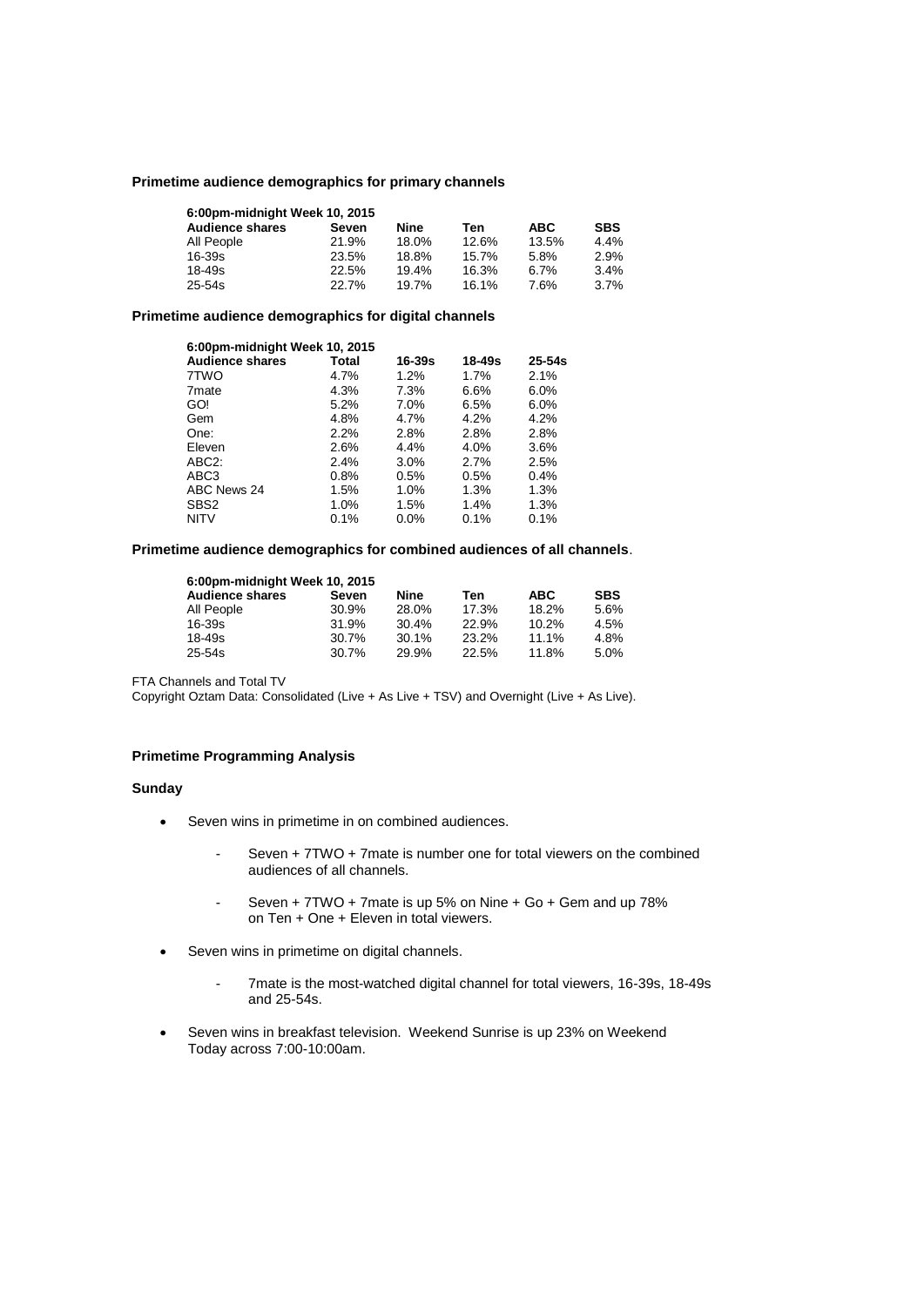Seven scores in the most-watched programmes:

| <b>All People</b><br>Seven News<br>Australia: The Story Of Us<br>My France with Manu<br>Downton Abbey | #3<br>#4<br>#6<br>#8 | $25 - 54s$<br>Seven News<br>Australia: The Story Of Us<br>My France with Manu | #6<br>#8<br>#9 |
|-------------------------------------------------------------------------------------------------------|----------------------|-------------------------------------------------------------------------------|----------------|
| 16-39s<br>Australia: The Story Of Us<br>My France with Manu<br><b>Seven News</b>                      | #6<br>#7<br>#10      | 18-49s<br>Seven News<br>Australia: The Story Of Us<br>My France with Manu     | #7<br>#8<br>#9 |

- **Seven News** (1.003 million).
- **My France with Manu** (0.798 million) ranks in Sunday's top ten most-watched programmes for total viewers, 16-39s, 18-49s and 25-54s.
- **Australia: The Story Of Us** (0.838 million) peaks at 1.019 million, wins its timeslot, and ranks in Sunday's top ten most-watched programmes for total viewers, 16-39s, 18-49s and 25-54s.
- **Downton Abbey** (0.774 million) wins its timeslot.

### **Monday**

- Seven wins in primetime on primary channels.
	- Seven is number 1 for total viewers, 16-39s, 18-49s and 25-54s.
	- Seven is up 43% on Nine and up 84% on Ten in total viewers.
	- Seven is up 64% on Nine and up 68% on Ten in 16-39s. Seven is up 53% on Nine and up 53% on Ten in 18-49s. Seven is up 49% on Nine and up 56% on Ten in 25-54s.
- Seven wins in primetime on digital channels.
	- 7TWO is the most-watched digital channel for total viewers.
	- 7mate is the most-watched digital channel for 16-39s, 18-49s and 25-54s.
- Seven wins in primetime in all key audience demographics on combined audiences.
	- Seven + 7TWO + 7mate is number one for total viewers, 16-39s, 18-49s and 25-54s on the combined audiences of all channels.
	- Seven (Seven + 7TWO + 7mate) is up 36% on Nine (Nine + Go + Gem) and up 75% on Ten (Ten + One + Eleven) in total viewers.
	- Seven is up 45% on Nine and up 31% on Ten in 16-39s. Seven is up 40% on Nine and up 29% on Ten in 18-49s. Seven is up 40% on Nine and up 37% on Ten in 25-54s.
- Seven wins in breakfast television. Sunrise leads Today.
- Seven wins in morning television. The Morning Show leads Mornings.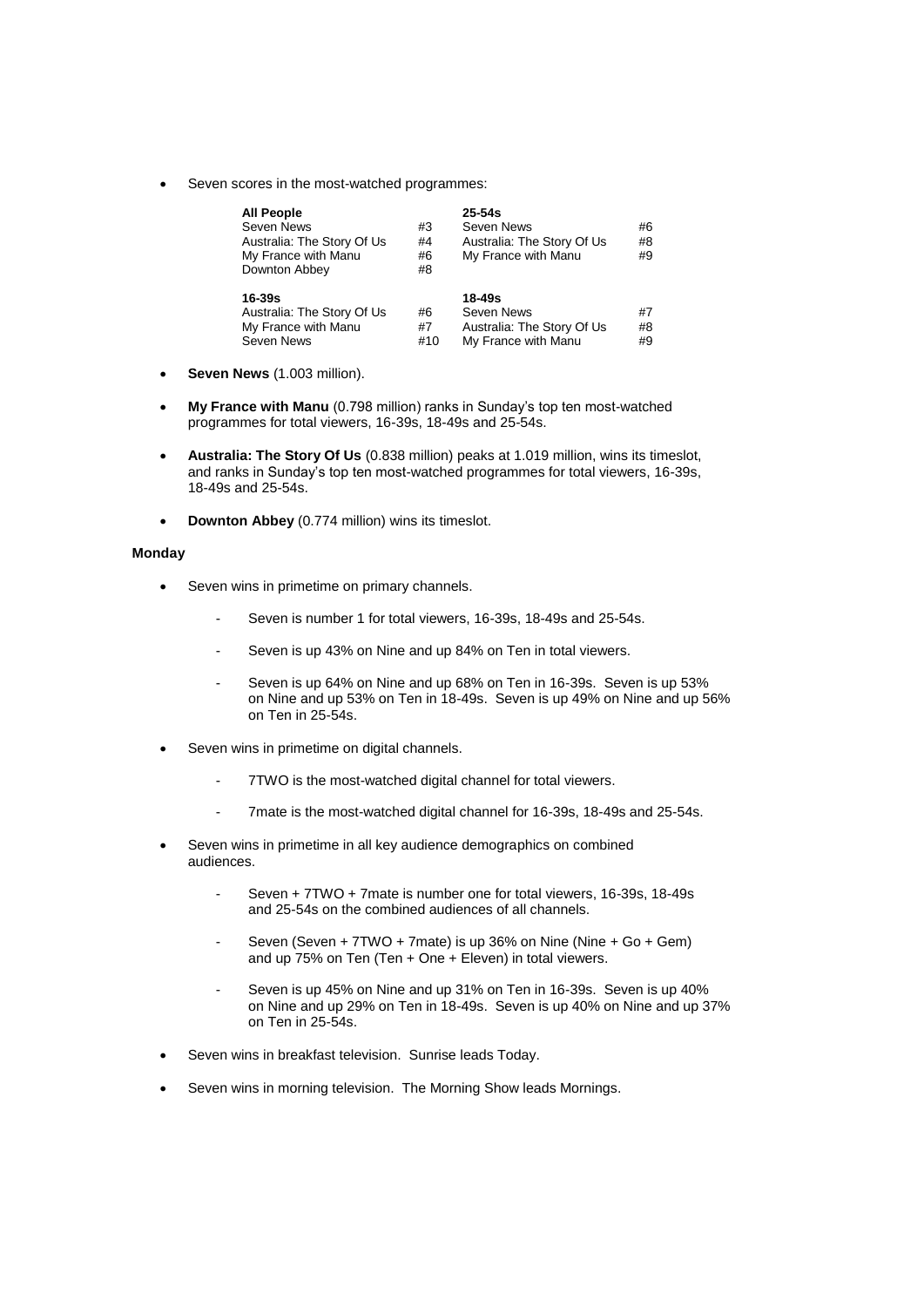Seven scores in the most-watched programmes:

| <b>All People</b><br>My Kitchen Rules<br>Seven News - Today Tonight<br>Seven News<br>Home and Away | #1<br>#4<br>#5<br>#8 | $25 - 54s$<br>My Kitchen Rules<br>Revenge<br>Home and Away<br>Seven News - Today Tonight | #1<br>#7<br>#8<br>#9  |
|----------------------------------------------------------------------------------------------------|----------------------|------------------------------------------------------------------------------------------|-----------------------|
| $16 - 39s$<br>My Kitchen Rules<br>Revenge<br>Home and Away                                         | #1<br>#4<br>#5       | 18-49s<br>My Kitchen Rules<br>Revenge<br>Home and Away<br>Seven News - Today Tonight     | #1<br>#6<br>#7<br>#10 |

- **Seven News** (1.003 million).
- **Seven News – Today Tonight** (1.030 million).
- **Home and Away** (0.855 million) wins in 16-39s and 18-49s.
- **My Kitchen Rules** (1.649 million) peaks at 1.963 million and is Monday's number one most-watched programme for total viewers, 16-39s, 18-49s and 25-54s – 33 share in total viewers, 39 share in 16-39s, 38 share in 18-49s and 37 share in 25-54s.
- **Revenge** (0.661 million) wins in 16-39s, 18-49s and 25-54s and ranks in Monday's top ten most-watched programmes in all key audience demographics.

#### **Tuesday**

- Seven wins in primetime on primary channels.
	- Seven is number 1 for total viewers, 16-39s, 18-49s and 25-54s.
	- Seven is up 33% on Nine and up 61% on Ten in total viewers.
	- Seven is up 47% on Nine and up 64% on Ten in 16-39s. Seven is up 31% on Nine and up 45% on Ten in 18-49s. Seven is up 24% on Nine and up 43% on Ten in 25-54s.
- Seven wins in primetime on digital channels.
	- 7mate is the most-watched digital channel for 16-39s and 18-49s.
- Seven wins in primetime in all key audience demographics on combined audiences.
	- Seven + 7TWO + 7mate is number one for total viewers, 16-39s, 18-49s and 25-54s on the combined audiences of all channels.
	- Seven (Seven + 7TWO + 7mate) is up 17% on Nine (Nine + Go + Gem) and up 47% on Ten (Ten + One + Eleven) in total viewers.
	- Seven is up 32% on Nine and up 39% on Ten in 16-39s. Seven is up 26% on Nine and up 24% on Ten in 18-49s. Seven is up 18% on Nine and up 19% on Ten in 25-54s.
- Seven wins in breakfast television. Sunrise is up 19% on Today.
- Seven wins in morning television. The Morning Show is up 27% on Mornings.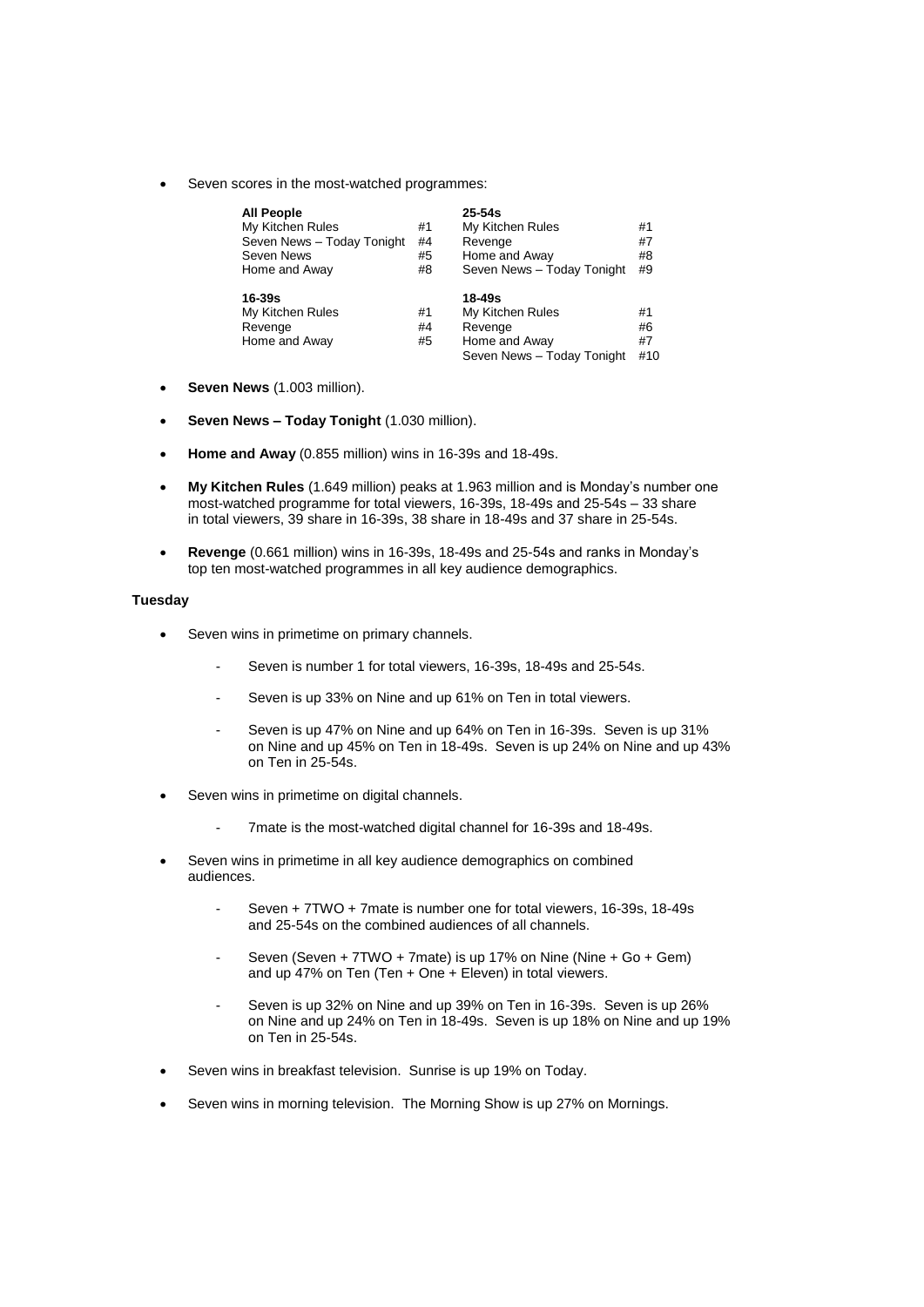Seven scores in the most-watched programmes:

| <b>All People</b><br>My Kitchen Rules<br>Seven News - Today Tonight<br>Seven News<br>Home and Away | #1<br>#3<br>#4<br>#9 | $25 - 54s$<br>My Kitchen Rules<br>Home and Away<br>How To Get Away With Murder<br>Seven News - Today Tonight | #1<br>#6<br>#7<br>#8 |
|----------------------------------------------------------------------------------------------------|----------------------|--------------------------------------------------------------------------------------------------------------|----------------------|
| $16 - 39s$                                                                                         |                      | 18-49s                                                                                                       |                      |
| My Kitchen Rules                                                                                   | #1                   | My Kitchen Rules                                                                                             | #1                   |
| Home and Away                                                                                      | #5                   | Home and Away                                                                                                | #6                   |
| How To Get Away With Murder                                                                        | #7                   | How To Get Away With Murder                                                                                  | #7                   |
| Seven News - Today Tonight                                                                         | #10                  | Seven News - Today Tonight                                                                                   | #9                   |

- **Home and Away** (0.858 million) wins in 16-39s, 18-49s and 25-54s.
- **My Kitchen Rules** (1.602 million) peaks at 1.915 million and is Tuesday's number one most-watched programme for total viewers, 16-39s, 18-49s and 25-54s – 33 share in total viewers, 39 share in 16-39s, 37 share in 18-49s and 36 share in 25-54s.

## **Wednesday**

- Seven wins in news.
- Seven wins in primetime on primary channels.
	- Seven is number 1 for total viewers, 16-39s, 18-49s and 25-54s.
	- Seven is up 70% on Nine and up 140% on Ten in total viewers.
	- Seven is up 89% on Nine and up 115% on Ten in 16-39s. Seven is up 68% on Nine and up 92% on Ten in 18-49s. Seven is up 58% on Nine and up 90% on Ten in 25-54s.
- Seven wins in primetime on combined audiences of all channels.
	- Seven + 7TWO + 7mate is number one for total viewers.
	- Seven + 7TWO + 7mate is up 7% on Nine + Go + Gem and up 123% on Ten + One + Eleven in total viewers.
- Seven wins in breakfast television. Sunrise leads Today.
- Seven wins in morning television. The Morning Show leads Mornings.
- Seven scores in the most-watched programmes:

| <b>All People</b>          |    | $25 - 54s$                 |     |
|----------------------------|----|----------------------------|-----|
| My Kitchen Rules           | #1 | My Kitchen Rules           | #1  |
| Seven News                 | #2 | Home and Away              | #3  |
| Seven News - Today Tonight | #5 | Winter                     | #4  |
| Winter                     | #6 | Seven News                 | #8  |
| Home and Away              | #7 | Seven News - Today Tonight | #10 |
| 16-39s                     |    | 18-49s                     |     |
| My Kitchen Rules           | #1 | My Kitchen Rules           | #1  |
| Home and Away              | #2 | Home and Away              | #2  |
| Winter                     | #5 | Winter                     | #5  |
| Seven News - Today Tonight | #6 | Seven News - Today Tonight | #7  |
|                            |    | Seven News                 | #8  |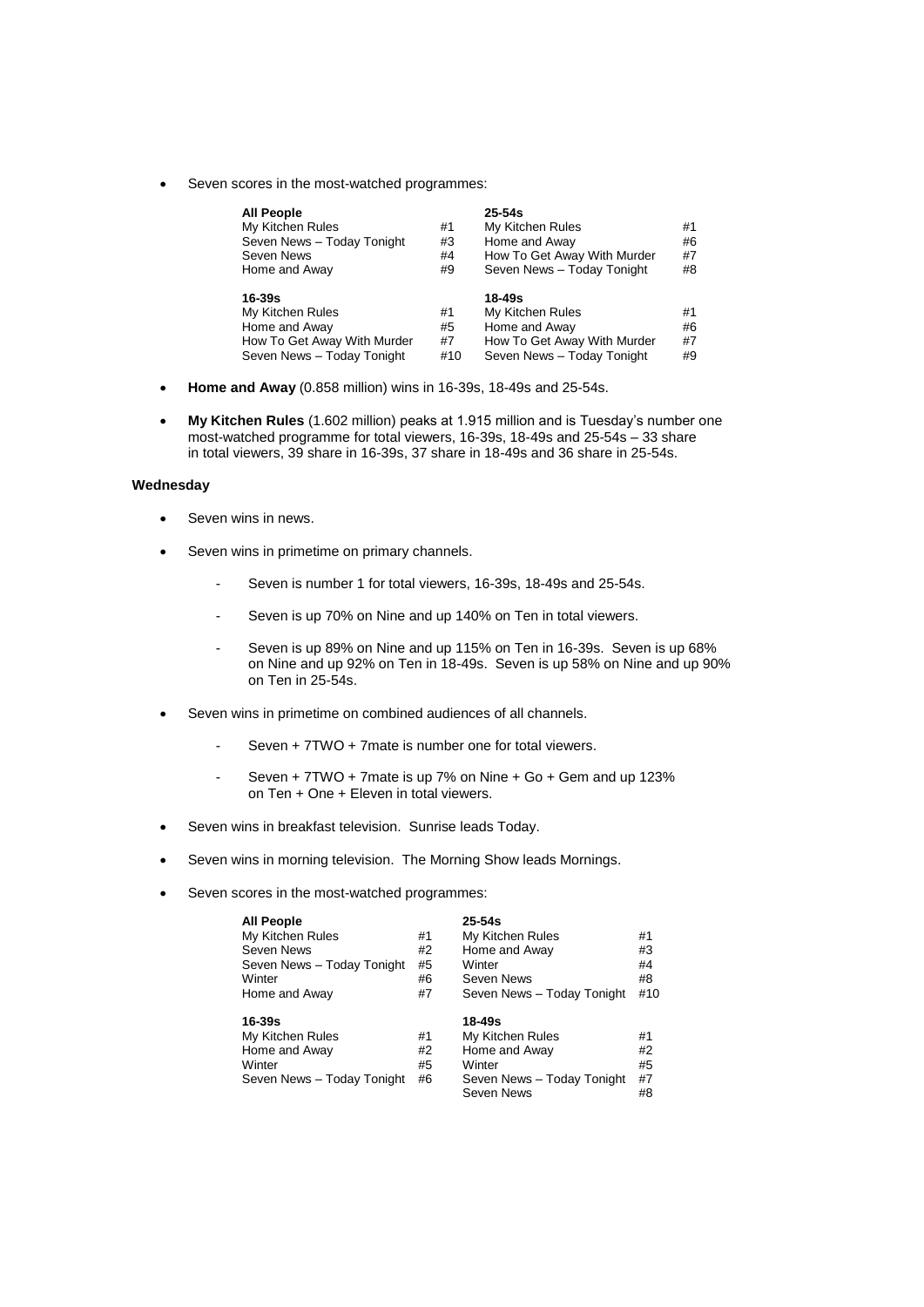- **Seven News** (0.889 million). Seven News wins network.
- **Home and Away** (0.803 million) wins in total viewers, 16-39s, 18-49s and 25-54s.
- **My Kitchen Rules** (1.513 million) peaks at 1.900 million and is Wednesday's number one most-watched programme for total viewers, 16-39s, 18-49s and 25-54s – 32 share in total viewers, 38 share in 16-39s, 36 share in 18-49s and 35 share in 25-54s.
- **Winter** (0.804 million) wins in total viewers, 16-39s, 18-49s and 25-54s, and ranks in Wednesday's top ten most-watched programmes for total viewers, 16-39s, 18-49s and 25-54s.

### **Thursday**

Seven wins in primetime on primary channels.

Seven is number one for total viewers, 16-39s, 18-49s and 25-54s.

- Seven is up 5% on Nine and up 56% on Ten in total viewers.
- Seven is up 3% on Nine and up 23% on Ten in 16-39s. Seven leads Nine and is up 22% on Ten in 18-49s. Seven is up 5% on Nine and up 27% on Ten in 25-54s.
- Seven wins in primetime on digital channels.
	- 7TWO is the most-watched digital channel for total viewers.
	- 7mate is the most-watched digital channel for 16-39s, 18-49s and 25-54s.
- Seven wins in primetime on combined audiences of all channels.
	- Seven + 7TWO + 7mate is number one for total viewers, 16-39s, 18-49s and 25-54s on the combined audiences of all channels.
	- Seven (Seven + 7TWO + 7mate) is up 13% on Nine (Nine + Go + Gem) and up 70% on Ten (Ten + One + Eleven) in total viewers.
	- Seven is up 2% on Nine and up 28% on Ten in 16-39s. Seven ties with Nine and is up 24% on Ten in 18-49s. Seven is up 3% on Nine and up 25% on Ten in 25-54s.
- Seven wins in breakfast television. Sunrise leads Today.
- Seven wins in morning television. The Morning Show leads Mornings.
- Seven scores in the most-watched programmes:

| <b>All People</b>          |    | $25 - 54s$                 |     |
|----------------------------|----|----------------------------|-----|
| My Kitchen Rules           | #1 | My Kitchen Rules           | #1  |
| Seven News                 | #4 | Home and Away              | #3  |
| Seven News - Today Tonight | #6 | Seven News - Today Tonight | #8  |
| Home and Away              | #7 | Seven News                 | #9  |
| $16 - 39s$                 |    | 18-49s                     |     |
| My Kitchen Rules           | #1 | My Kitchen Rules           | #1  |
| Home and Away              | #5 | Home and Away              | #5  |
|                            |    | Seven News - Today Tonight | #10 |

- **Home and Away** (0.759 million) wins in 16-39s, 18-49s and 25-54s.
- **My Kitchen Rules** (1.433 million) peaks at 1.763 million and is Thursday's number one most-watched programme for total viewers, 16-39s, 18-49s and 25-54s – 32 share in total viewers, 37 share in 16-39s, 35 share in 18-49s and 35 share in 25-54s.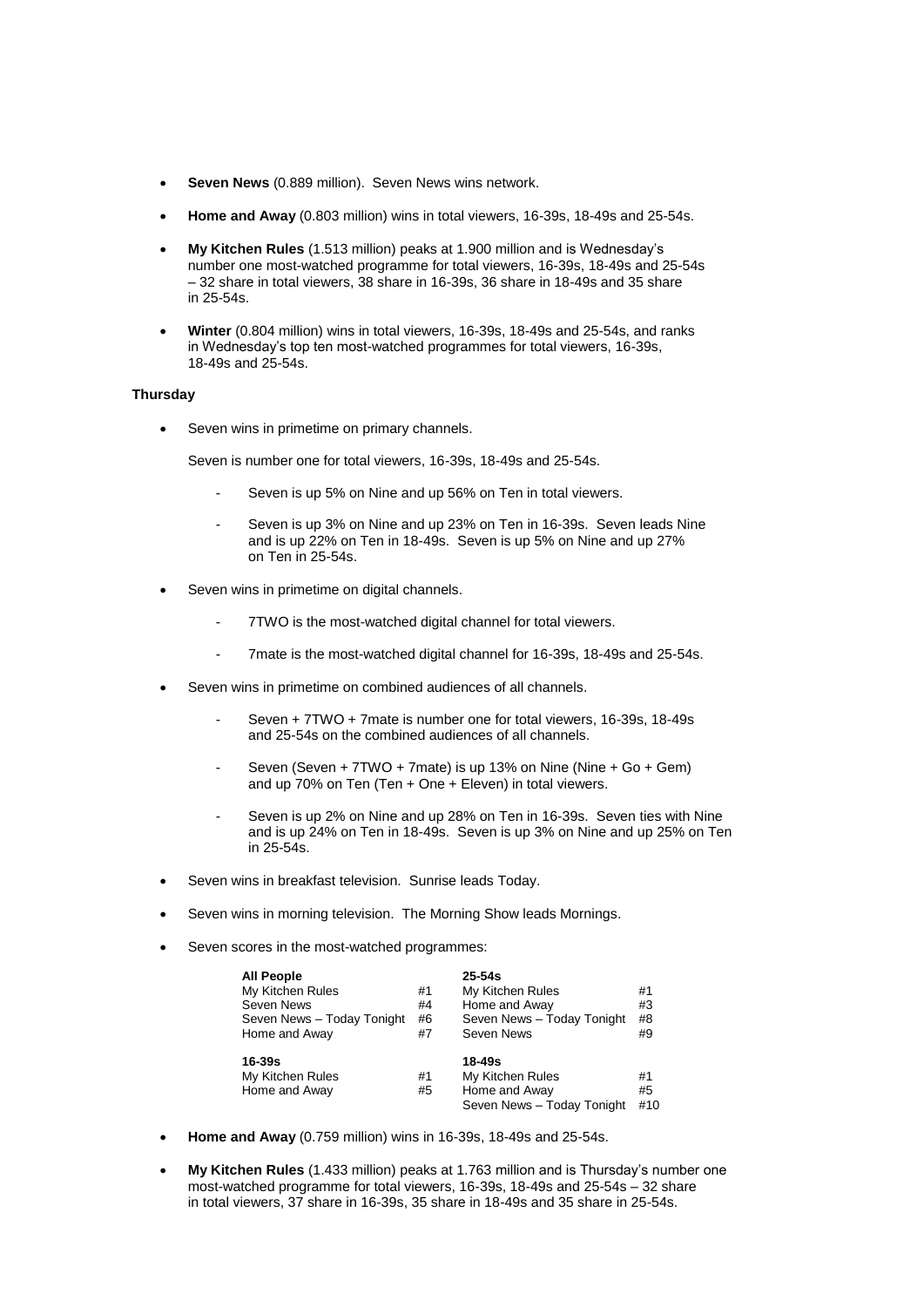#### **Friday**

- Seven wins in primetime on primary channels.
	- Seven is number 1 for total viewers, 16-39s, 18-49s and 25-54s.
	- Seven is up 14% on Nine and up 86% on Ten in total viewers.
	- Seven is up 26% on Nine and up 86% on Ten in 16-39s. Seven is up 16% on Nine and up 61% on Ten in 18-49s. Seven is up 17% on Nine and up 63% on Ten in 25-54s.
- Seven wins in primetime on digital channels.
	- 7TWO is the most-watched digital channel for total viewers.
	- 7mate is the most-watched digital channel for 16-39s, 18-49s and 25-54s.
- Seven wins in primetime in all key audience demographics on combined audiences.
	- Seven + 7TWO + 7mate is number one for total viewers, 16-39s, 18-49s and 25-54s on the combined audiences of all channels.
	- Seven (Seven + 7TWO + 7mate) is up 14% on Nine (Nine + Go + Gem) and up 98% on Ten (Ten + One + Eleven) in total viewers.
	- Seven is up 18% on Nine and up 90% on Ten in 16-39s. Seven is up 15% on Nine and up 65% on Ten in 18-49s. Seven is up 17% on Nine and up 67% on Ten in 25-54s.
- Seven wins in breakfast television. Sunrise leads Today.
- Seven wins in morning television. The Morning Show leads Mornings.
- Seven scores in the most-watched programmes:

| <b>All People</b><br><b>Better Homes and Gardens</b><br>Seven News<br>Seven News - Today Tonight        | #4<br>#5<br>#6        | $25 - 54s$<br>Better Homes and Gardens<br><b>Forrest Gump</b><br>Seven News<br>Seven News - Today Tonight | #1<br>#2<br>#5<br>#6 |
|---------------------------------------------------------------------------------------------------------|-----------------------|-----------------------------------------------------------------------------------------------------------|----------------------|
| $16-39s$<br><b>Forrest Gump</b><br>Better Homes and Gardens<br>Seven News - Today Tonight<br>Seven News | #1<br>#2<br>#5<br>#10 | 18-49s<br><b>Forrest Gump</b><br>Better Homes and Gardens<br>Seven News - Today Tonight                   | #1<br>#2<br>#9       |

- **Better Homes and Gardens** (0.841 million) peaks at 1.043 million, wins in total viewers, 16-39s, 18-49s and 25-54s, and is Friday's most-watched programme for 25-54s and one of the top two most-watched programmes for 16-39s and 18-49s.
- **Friday Night At The Movies: Forrest Gump** (0.542 million) wins in 16-39s, 18-49s and 25-54s and is Friday's most-watched programme for 16-39s and 18-49s – 28 share in 16-39s, 25 share in 18-49s and 25 share in 25-54s.